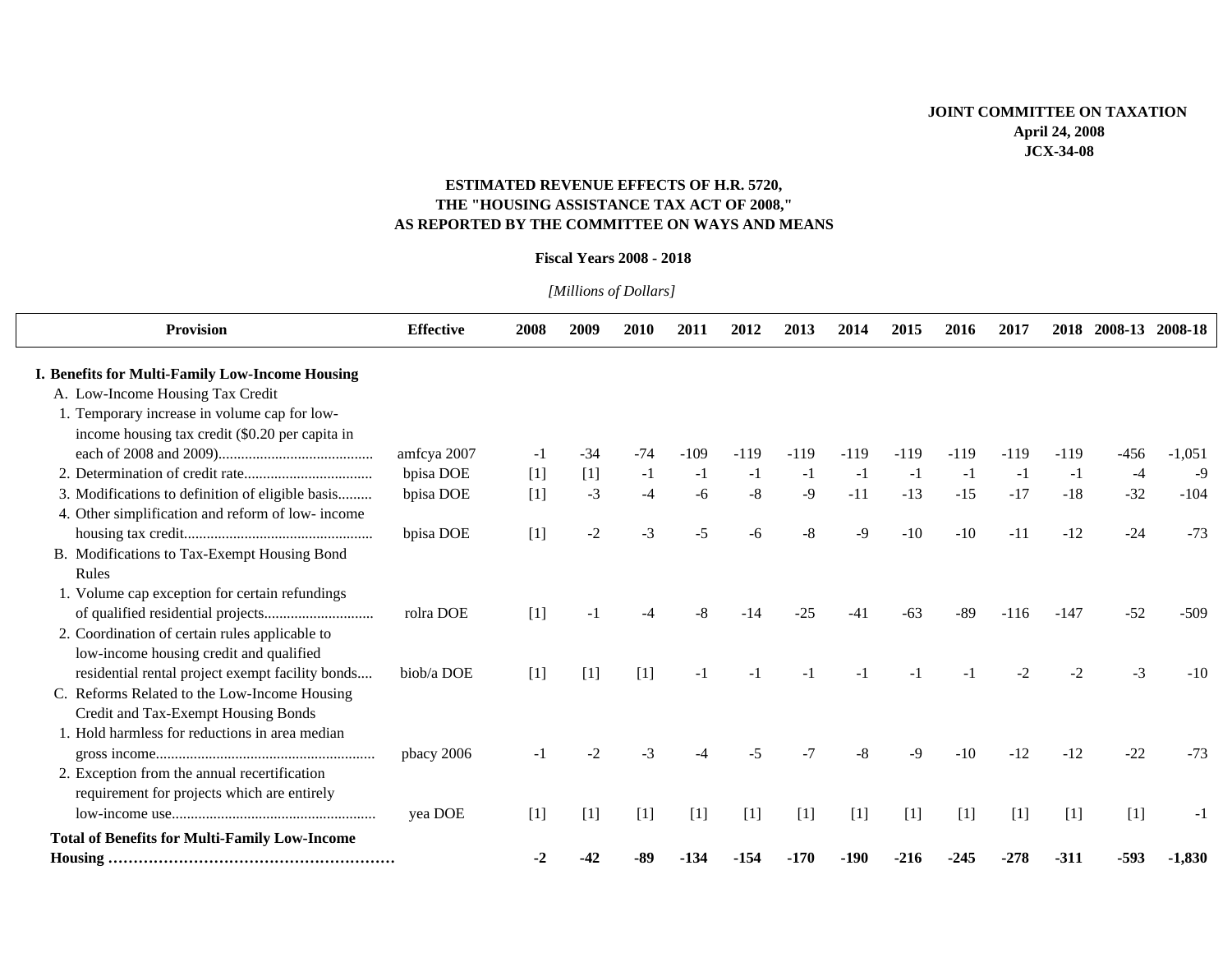| Page 2 |  |
|--------|--|
|        |  |

| <b>Provision</b>                                | <b>Effective</b> | 2008           | 2009           | 2010     | 2011   | 2012   | 2013   | 2014   | 2015   | 2016   | 2017   |        | 2018 2008-13 2008-18 |          |
|-------------------------------------------------|------------------|----------------|----------------|----------|--------|--------|--------|--------|--------|--------|--------|--------|----------------------|----------|
| <b>II. Benefits for Single Family Housing</b>   |                  |                |                |          |        |        |        |        |        |        |        |        |                      |          |
| A. Refundable First-Time Homebuyer Credit       |                  |                |                |          |        |        |        |        |        |        |        |        |                      |          |
|                                                 | po/a 4/9/08      | $-629$         | -7862          | $-2585$  | 1147   | 1421   | 1261   | 1101   | 941    | 721    | 354    | 138    | $-7,247$             | $-3,991$ |
| B. Additional Standard Deduction for State and  |                  |                |                |          |        |        |        |        |        |        |        |        |                      |          |
| Local Property Taxes (cap at \$350 (\$700 for   |                  |                |                |          |        |        |        |        |        |        |        |        |                      |          |
|                                                 | tyba 12/31/07    |                | $-58$ $-1,111$ |          |        |        |        |        |        |        |        |        | $-1,169$             | $-1,169$ |
|                                                 |                  | -687           | $-8,973$       | $-2,585$ | 1,147  | 1,421  | 1,261  | 1,101  | 941    | 721    | 354    | 138    | $-8,416$             | $-5,160$ |
| <b>III. General Housing Provisions</b>          |                  |                |                |          |        |        |        |        |        |        |        |        |                      |          |
| A. Modifications to Qualified Private Activity  |                  |                |                |          |        |        |        |        |        |        |        |        |                      |          |
| Bond Rules for Housing (\$10 billion volume     |                  |                |                |          |        |        |        |        |        |        |        |        |                      |          |
|                                                 | bia DOE          | $-22$          | -90            | -146     | -154   | $-153$ | -148   | -141   | $-135$ | $-129$ | $-125$ | $-125$ | $-712$               | $-1,368$ |
| B. Repeal of Alternative Minimum Tax            |                  |                |                |          |        |        |        |        |        |        |        |        |                      |          |
| Limitations on Tax-Exempt Housing Bonds,        |                  |                |                |          |        |        |        |        |        |        |        |        |                      |          |
| Low-Income Housing Credit, and                  |                  |                |                |          |        |        |        |        |        |        |        |        |                      |          |
|                                                 | $[3]$            | -68            | $-137$         | $-206$   | $-207$ | $-206$ | $-203$ | $-203$ | $-204$ | $-206$ | $-208$ | $-210$ | $-1,026$             | $-2,057$ |
| C. Bonds Guaranteed by Federal Home Loan        |                  |                |                |          |        |        |        |        |        |        |        |        |                      |          |
| Banks Eligible for Treatment as Tax-Exempt      |                  |                |                |          |        |        |        |        |        |        |        |        |                      |          |
|                                                 | $[5]$            | $[1]$          | 49             | $-81$    | $-13$  | $-21$  | $-15$  | $-9$   | $-9$   | $-9$   | $-9$   | $-9$   | $-81$                | $-126$   |
| D. Modification of Rules Pertaining to FIRPTA   |                  |                |                |          |        |        |        |        |        |        |        |        |                      |          |
|                                                 | doUSrpia DOE     | $[1]$          | $-1$           | $-2$     | $-2$   | $-2$   | $-2$   | $-2$   | $-2$   | $-2$   | $-2$   | $-3$   | $-9$                 | $-20$    |
| E. Modify Rehabilitation Credit Tax-Exempt Use  |                  |                |                |          |        |        |        |        |        |        |        |        |                      |          |
|                                                 | ea 12/31/07      | $-10$          | $-16$          | $-22$    | $-23$  | $-24$  | $-25$  | $-26$  | $-27$  | $-29$  | $-30$  | $-31$  | $-121$               | $-265$   |
|                                                 |                  | $-100$         | -195           | $-457$   | -399   | $-406$ | $-393$ | $-381$ | $-377$ | $-375$ | $-374$ | $-378$ | $-1,949$             | $-3,836$ |
| IV. Real Estate Investment Trust ("REIT")       |                  |                |                |          |        |        |        |        |        |        |        |        |                      |          |
| <b>Modifications</b>                            |                  |                |                |          |        |        |        |        |        |        |        |        |                      |          |
| A. Foreign Currency and Other Qualified         |                  |                |                |          |        |        |        |        |        |        |        |        |                      |          |
|                                                 | [6]              | [1]            | $[1]$          | $[1]$    | $-1$   | $-1$   | $-2$   | $-2$   | $-3$   | $-3$   | $-3$   | $-4$   | $-5$                 | $-20$    |
| B. Conforming Taxable REIT Subsidiary Asset     |                  |                |                |          |        |        |        |        |        |        |        |        |                      |          |
|                                                 | tyba DOE         | $[1]$          | $-1$           | $-2$     | $-4$   | -7     | -9     | $-11$  | $-13$  | -14    | -16    | -17    | $-23$                | $-93$    |
|                                                 | sma DOE          | $\overline{4}$ | 36             | 19       | 6      | 2      | $[1]$  | $-1$   | $-2$   | $-3$   | $-3$   | $-5$   | 67                   | 53       |
| D. Determining Value of Sales Under Safe Harbor | sma DOE          | $[1]$          | $-1$           | $-3$     | $-6$   | $-8$   | $-11$  | $-13$  | $-16$  | $-18$  | $-19$  | $-21$  | $-28$                | $-115$   |
| E. Conformity for Health Care Facilities        | tyba DOE         | $[1]$          | $-1$           | $-3$     | $-7$   | $-10$  | $-14$  | $-17$  | $-19$  | $-22$  | $-24$  | $-26$  | $-35$                | $-144$   |
| <b>Total of Real Estate Investment Trust</b>    |                  |                |                |          |        |        |        |        |        |        |        |        |                      |          |
|                                                 |                  | 4              | 39             | 14       | $-12$  | $-25$  | -35    | -44    | -54    | -61    | -67    | $-72$  | $-16$                | $-314$   |